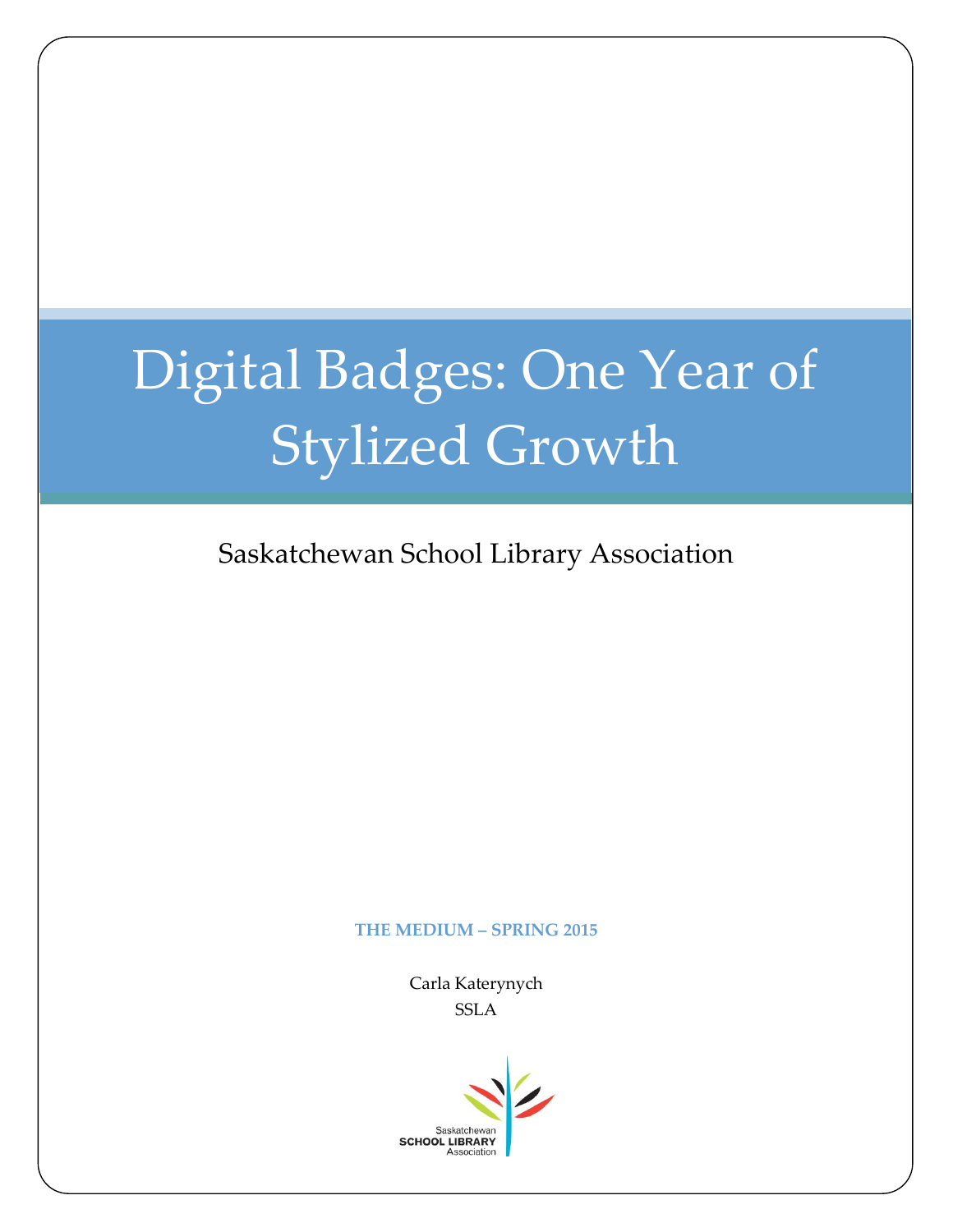## **Digital Badges: One Year of Stylized Growth**

#### Saskatchewan School Library Association

One great year of stylized growth through SSLA Digital Fluency Badges is nearing completion. SSLA (Saskatchewan School Library Association) challenged educators, particularly teacher librarians, to consider Digital Badges as an Essential Accessory, a style statement showcasing Digital Fluency learning. Underlying the educator's need to learn were the skills students need to lead digital lives. Today's students are immersed in technology… communicating, socializing, accessing information, creating and producing digital content including music, videos and podcasts, and reading ebooks. Thus, students need to be able to use technology readily, efficiently and strategically. They need to know how and when to use technology to construct knowledge, to collaborate, to communicate ideas and to create viable meaningful digital solutions to their authentic challenges.

#### **The Launch**

The official launch occurred in late fall, 2014 when a video introducing SSLA Digital Fluency Badges was sent to SSLA members and School Division contact personnel. Registration began in early November. Registration quickly expanded beyond teacher librarians. Over 100 teacher-librarians, teachers, library clerks, consultants, administrators, and public sector librarians are currently participating. Several educational and outside agencies recognized the value of this professional development opportunity and purchased institutional memberships, enabling interested personnel for their school division or agency to participate without additional cost.

### **The Learning**

Recognizing that today's learning needs to occur in a myriad of formats and at varying places, SSLA's Digital Fluency Badges enabled participants to self-direct their learning. As Gabriel Diaz-Maggioli (2004) states when considering professional development, "teachers differ from one another in terms of their theoretical and professional knowledge and the stages they are at in their careers". SSLA digital fluency badges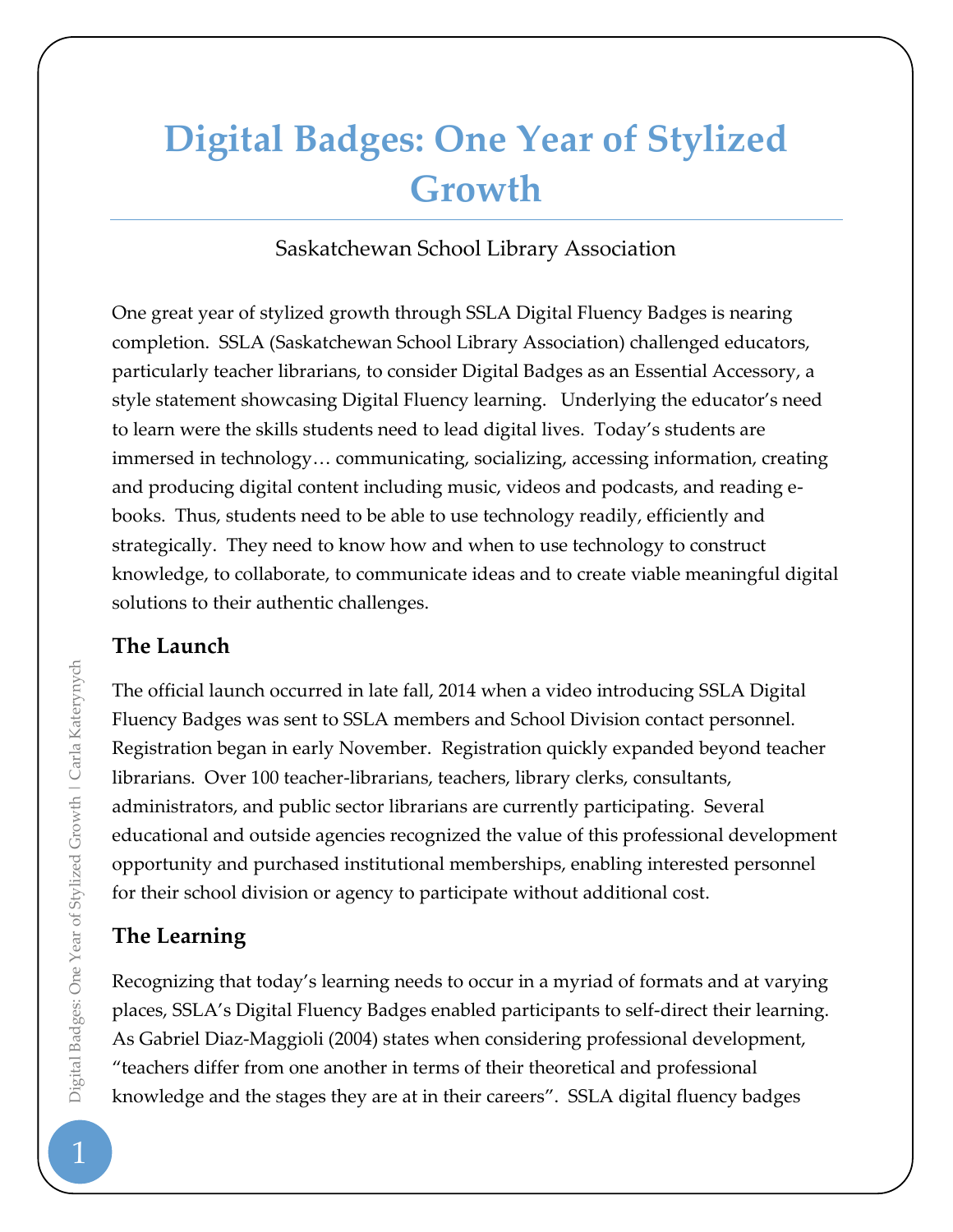incorporate her recommendations by embedding professional learning into daily instructional practices, while being flexible enough in choice to tailor learning to personal needs and motivations. Participants had over 60 digital tool and application tasks (which focused on developing digital age skills embodied in ISTE Standards) to select from as they worked on earning badges in the following six digital fluency areas:

- Career and Citizenship Fluency Champion
- Collaborative and Connected Fluency Crusader
- Creative and Innovative Fluency Campaigner
- Information Fluency Impresario
- Media Fluency Mover
- Solution Fluency Superstar

As Sawyer (2001) states, professional developers need to encourage participants to take the initiative in identifying and acting on their own individual needs. As such, in developing SSLA Digital Fluency Badges as a professional growth opportunity, SSLA focused on empowering participants to act upon their own needs and interests in their pursuit of professional growth. Participants investigated self-selected digital tools and applications, applied their learning purposefully by incorporating the digital tool or application into their teaching or professional practice and then submitting evidence of learning as stated in the task completion requirement.

#### **The Response to Learning**

SSLA is very pleased with the positive response to the SSLA Digital Fluency Badging project. Through feedback provided in various formats including an on-line survey, participants indicated that they found the tasks and badges to be appropriate and relevant to their needs as educators, professionals and support personnel. Participants have stated,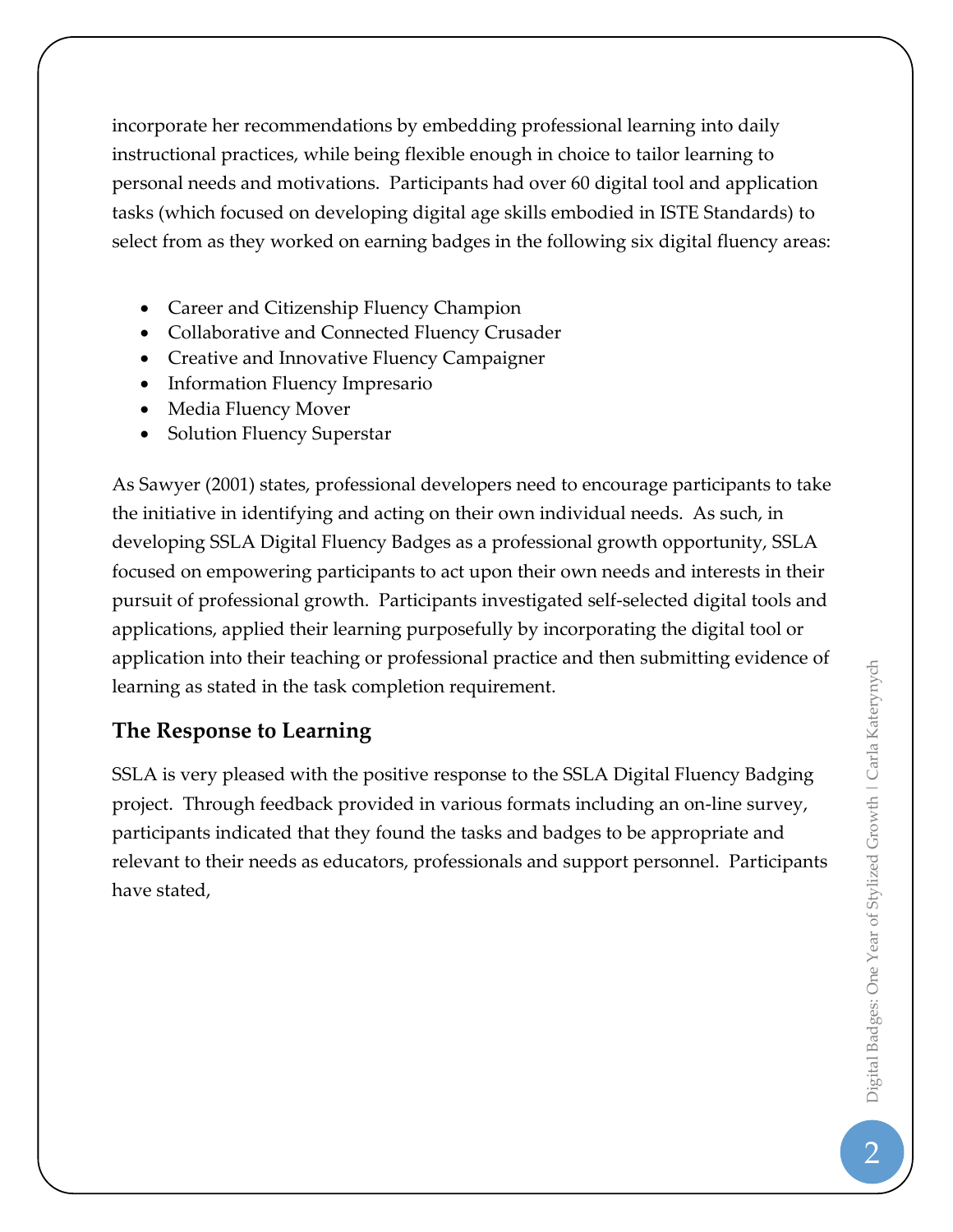There's lots to choose from, There's lots to choose from here's lots to create the true<br>cools I can and will use tried-<br>poth current and tried-and-<br>both current and tried-andere can and we tried-after<br>ols I can and tried-after<br>poth current and Lots I hadn't

There's a great mix for both the new to technology person and those who are

very comfortable with it.

The demos and explanations were very useful. It's easy to get around and find what you

 $I'm$  working on two more, hope to get them  $f_{\text{inished}}$  soon.

 $I$  loved doing this, the  $\frac{b_{\rm{adges}}}{b_{\rm{res}}}}$   $\frac{b_{\rm{deg}}}{b_{\rm{res}}}}$ interesting. I could<br>ork at my out work at my own pace.

This was great PD for me, I'm always looking for new tech tools and ideas

The areas of task choice, navigation, site aesthetics and professional relevance all met with satisfied and highly satisfied responses. Thus far, the area that seems to be the most frustrating for our participants is the login process. Unfortunately, due to a piracy attempt during site development and the initial online access, we were put in the position of requiring participants create and login using a Credly account. This has resulted in a more time-consuming and sometimes confusing login process. We appreciate the feedback and are continuing to work with site development and maintenance to ensure speedy and efficient login procedures.

Creative and Practical Tasks! Participants are revisiting current practices and finding many new ways to use digital tools and applications to enhance teaching practices and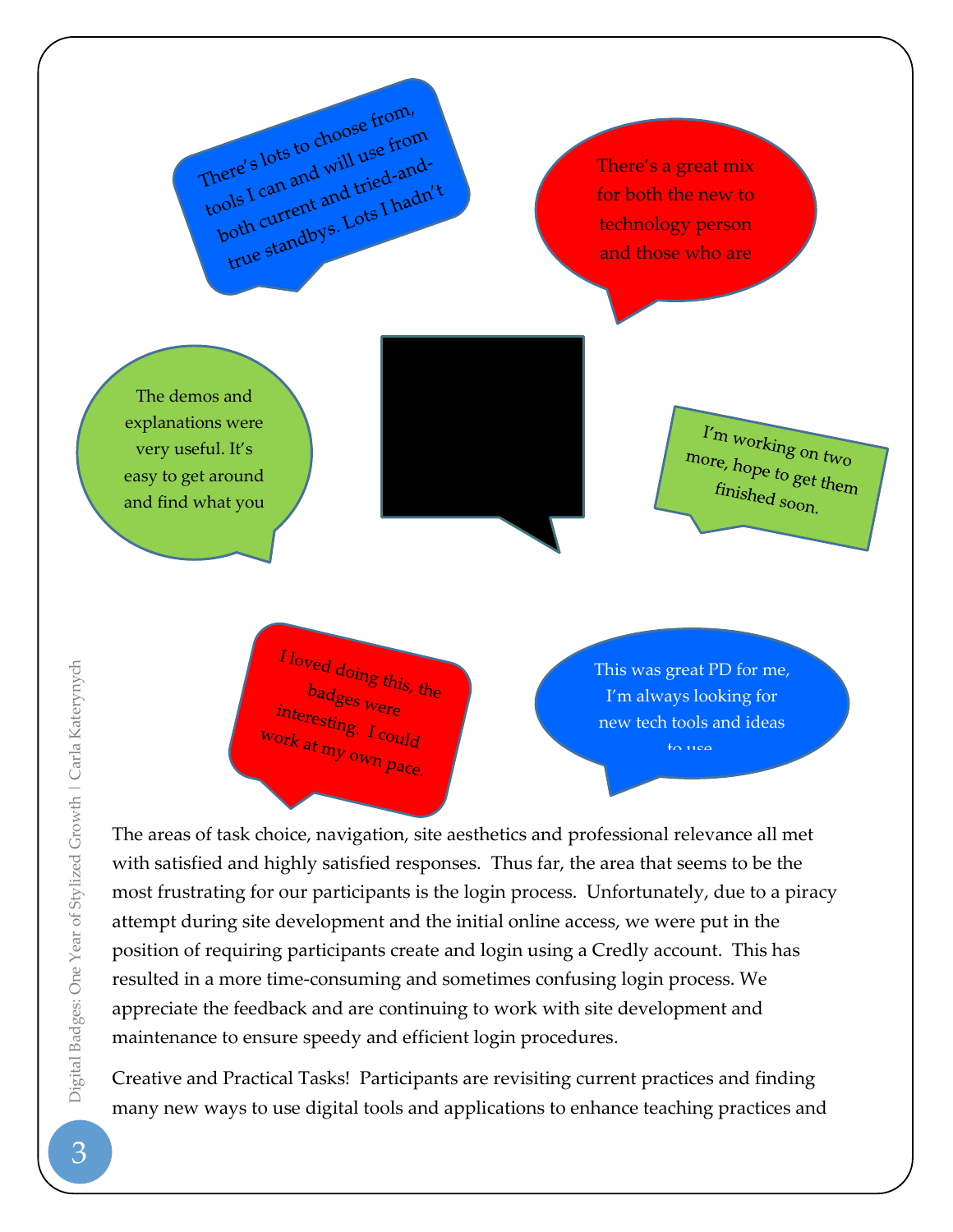support student learning, as indicated by the popularity of tools and applications entered through task submissions. Padlet continues to be a popular tool for note-taking and brainstorming with large and small groups. Extension activities shared by badging participants include KWL activities, identifying thick and thin inquiry questions and using the notes to set criteria for further tasks. HaikuDeck, a tool for creating and sharing presentations, provides educators and students with quick access to Creative Commons licensed images to use when building short, simple but very attractive slide decks used to present information. Participants are accessing public domain images found at Pixabay to complete collages that support curriculum outcomes including sharing and learning in second languages. Digital citizenship skills are being embedded when teaching students about BibMe, a quick access citation tool. Visual representations are often a guiding factor in selecting a digital tool. Therefore, Piktochart, Canva, PicCollage, Skitch and ThingLink are popular digital tools used to support creative and innovative digital fluency skills. They are used in the planning and representing phases of learning, as well as for library and classroom promotion activities. As more participants are moving towards cloud-based services, DropBox and Google Drive provide opportunities for file-synchronization and collaboration with students and other professionals. Badging participants are curating digital collections for quick access by themselves and their students through EdShelf, Feedly and Diigo. Teacher Librarians are introducing themselves and their library by using Gamis created through Tellegami. To simplify scheduling, participants are finding Doodle a great digital tool. In conclusion, this brief sampling of the tasks submitted demonstrates the varied usage and interests of Digital Fluency Badge participants as they incorporate digital tools and applications into their professional practice to improve professional productivity, and, to support digital literacy and the students' ability to use technology to navigate, evaluate, and create information.

In celebration of the success and learning of SSLA Digital Fluency Badges participants, a "Badges and Beverages" evening was held in early June. Congratulations is extended to all who have participated in this project thus far and are enhancing their teaching practices and student learning by incorporating technology to improve student achievement. As excitement and task engagement continue to grow, we look forward to supporting professional growth through this project in the years ahead.